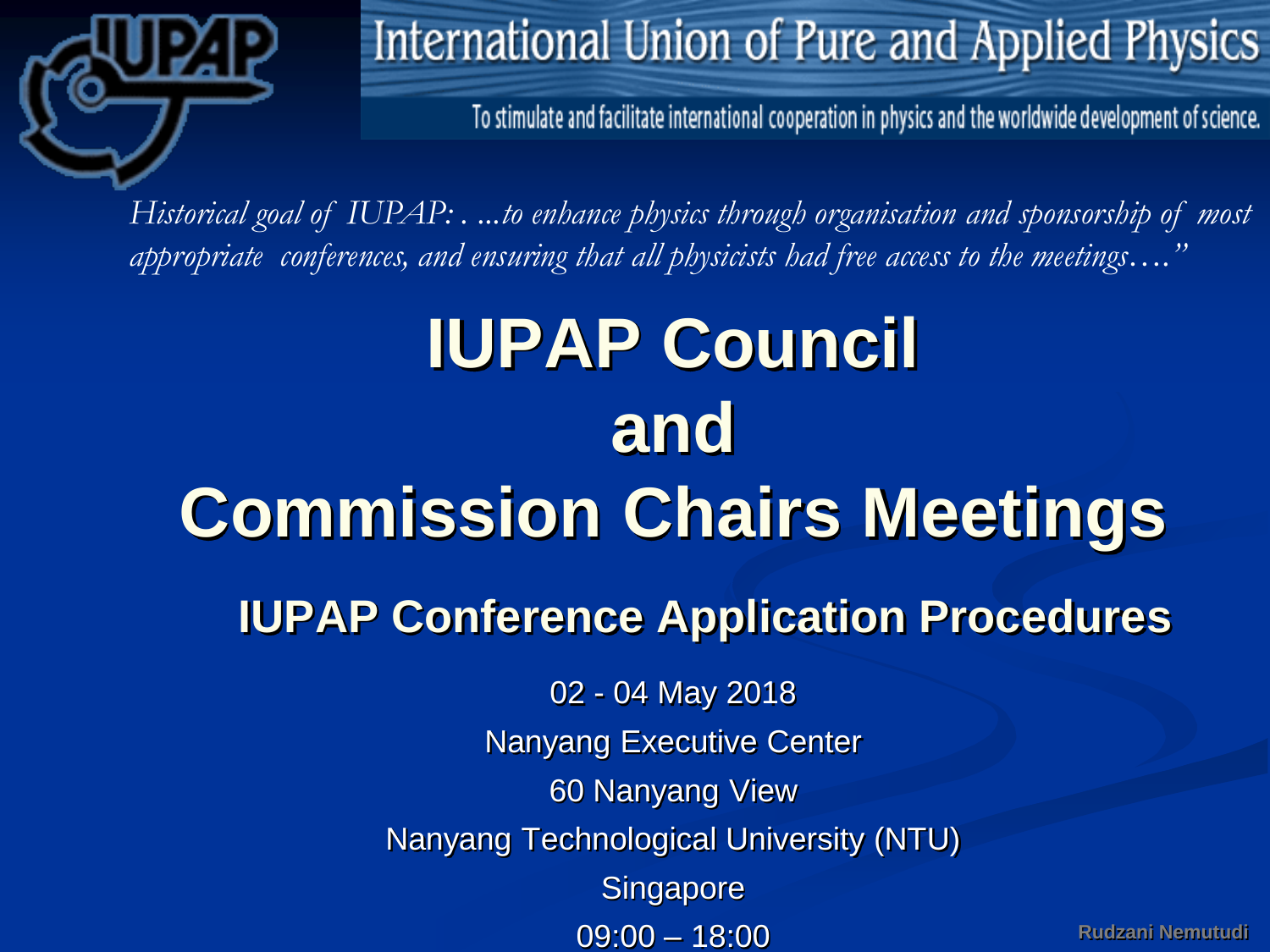

To stimulate and facilitate international cooperation in physics and the worldwide development of science.

# **IUPAP CONFERENCES**

# **RULES, GUIDELINES AND PROCEDURES**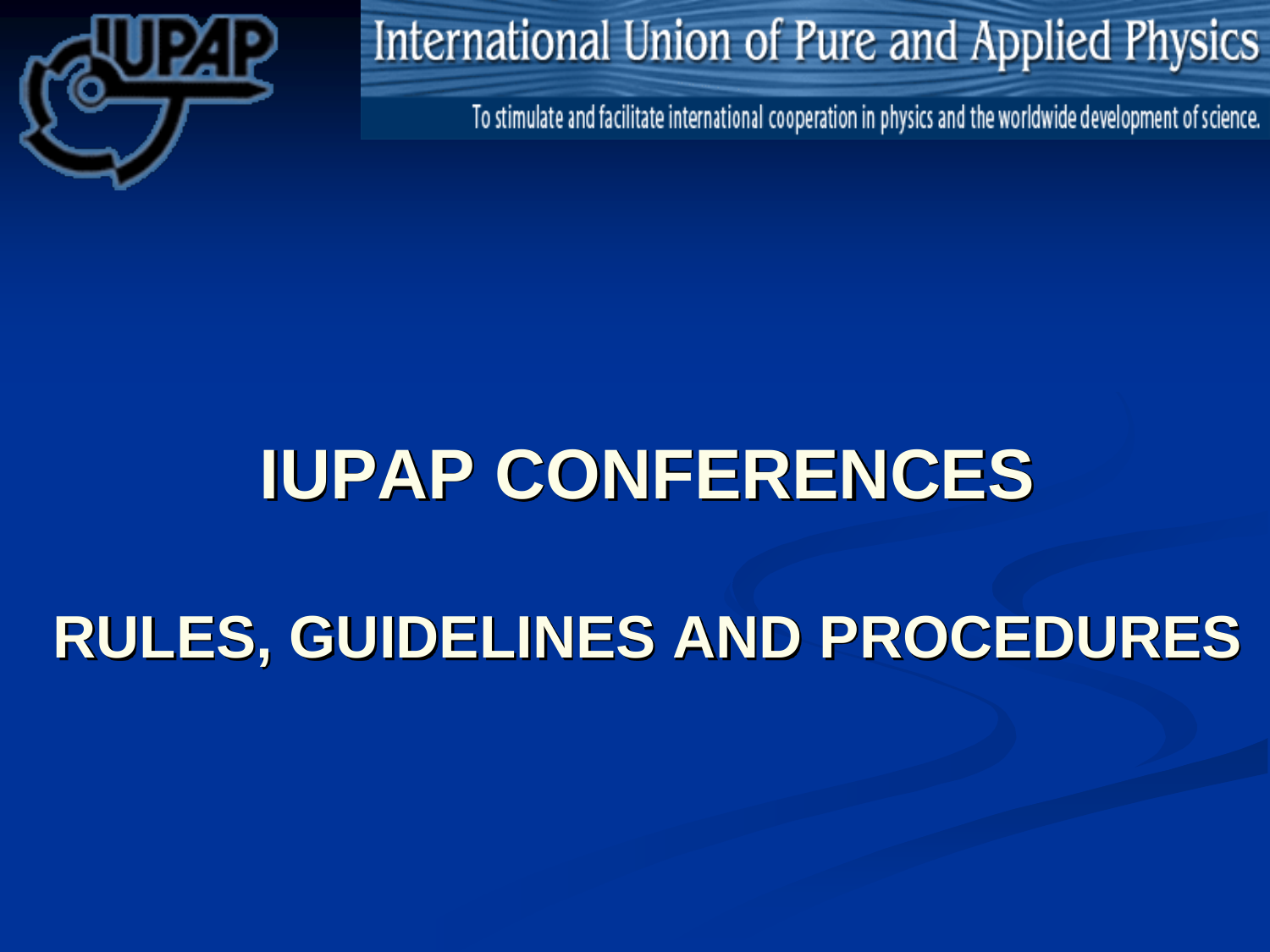

To stimulate and facilitate international cooperation in physics and the worldwide development of science.

*Historical goal of IUPAP: . ...to enhance physics through organisation and sponsorship of most appropriate conferences, and ensuring that all physicists had free access to the meetings…."*

■ Conference Categories **E Conference Guidelines E Conference Selection Criteria I** IUPAP Conference Procedures for Sponsorship **Challenges**  Conference Application Trends ■ Conference Stats **2019 Conferences Application Received so far**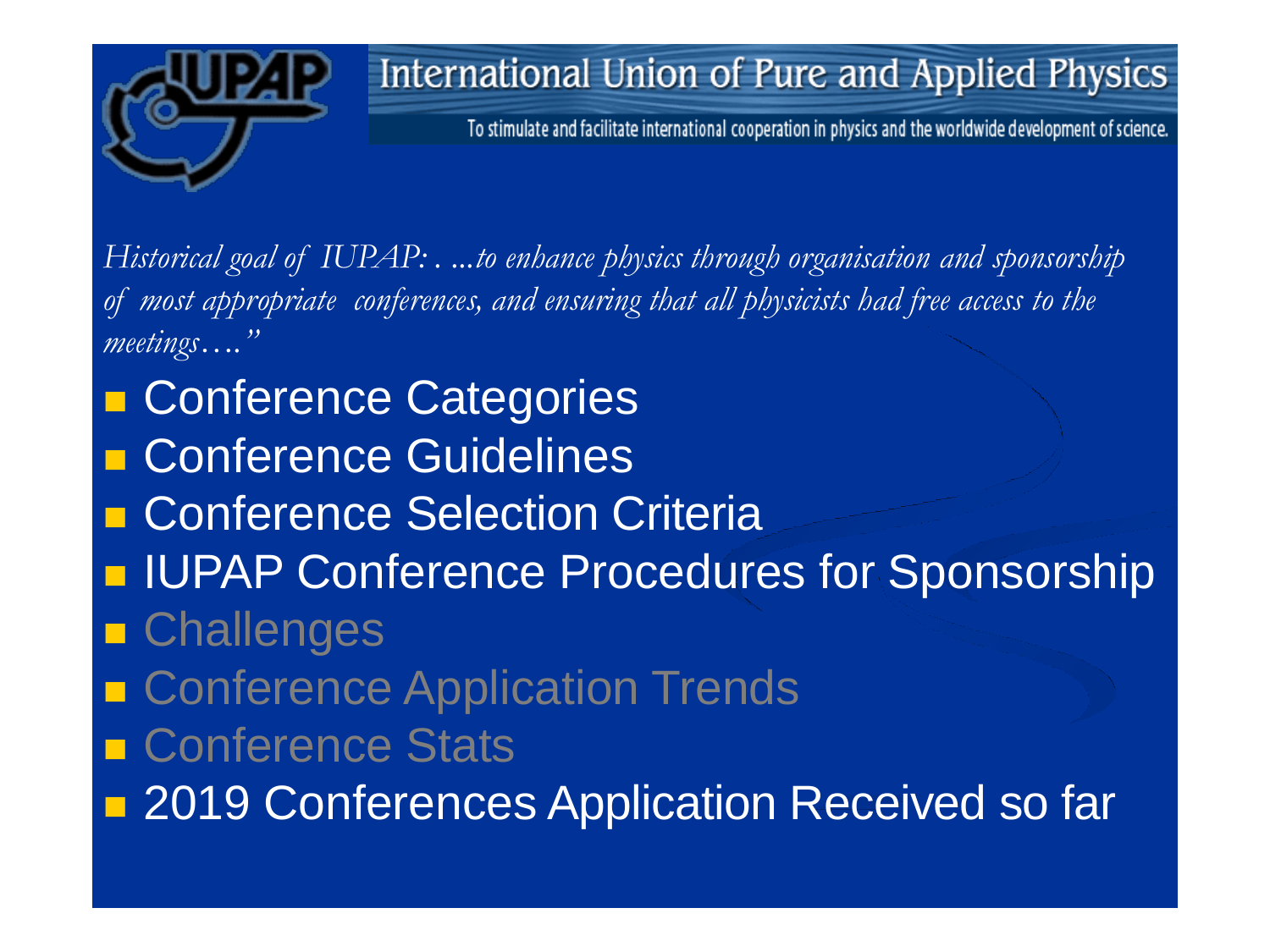

To stimulate and facilitate international cooperation in physics and the worldwide development of science.

## **IUPAP Conference Categories**

| <b>Conference Type</b>       |                  |         | <b>Attendees</b> | <b>Conference Type Description</b>                                                                              |          |          |          |          |  |  |
|------------------------------|------------------|---------|------------------|-----------------------------------------------------------------------------------------------------------------|----------|----------|----------|----------|--|--|
| <b>Type A (General)</b>      |                  |         | 750 - 1000       | Provide broad view of entire field of commission                                                                |          |          |          |          |  |  |
| Type B (Topical)             |                  |         | $300 - 600$      | Concentrate on broad subfield (eg Heavy Ion Physics)                                                            |          |          |          |          |  |  |
| <b>Type C (Special)</b>      |                  |         | $50 - 200$       | Concentrate on specialized topics                                                                               |          |          |          |          |  |  |
| <b>Type D (DC Workshops)</b> |                  |         |                  | A category introduced to meet the needs of developing<br>regions. All type D conferences submitted through C13. |          |          |          |          |  |  |
| <b>Confr. Type</b>           | <b>Attendees</b> |         |                  | <b>Amount Granted</b>                                                                                           |          |          |          |          |  |  |
|                              |                  |         | 2012             | 2013                                                                                                            | 2014     | 2015     | 2016     | 2017     |  |  |
| Type A (General)             | 750 - 1000       |         | €09 000+         | €08 000+                                                                                                        | €05 500+ | €05 000+ | €06 500+ | €07 000+ |  |  |
| <b>Travel Grant A</b>        |                  | €06 000 | €05 000          | €05 000                                                                                                         | €05 000  | €05 000  | €05 000  |          |  |  |
| <b>Type B (Topical)</b>      | $300 - 350$      |         | €05 000          | €05 000                                                                                                         | €05 000  | €05 000  | €05 000  | €05 000  |  |  |
| <b>Type C (Special)</b>      | $50 - 200$       |         | €00 000          | €00 000                                                                                                         | €00 000  | €00 000  | €00 000  | €00 000  |  |  |
| Type D(Dev. Cnt)             | Xxxxxxxx         |         | €07 000          | €07 000                                                                                                         | €07 000  | €07 000  | €07 000  | €07 000  |  |  |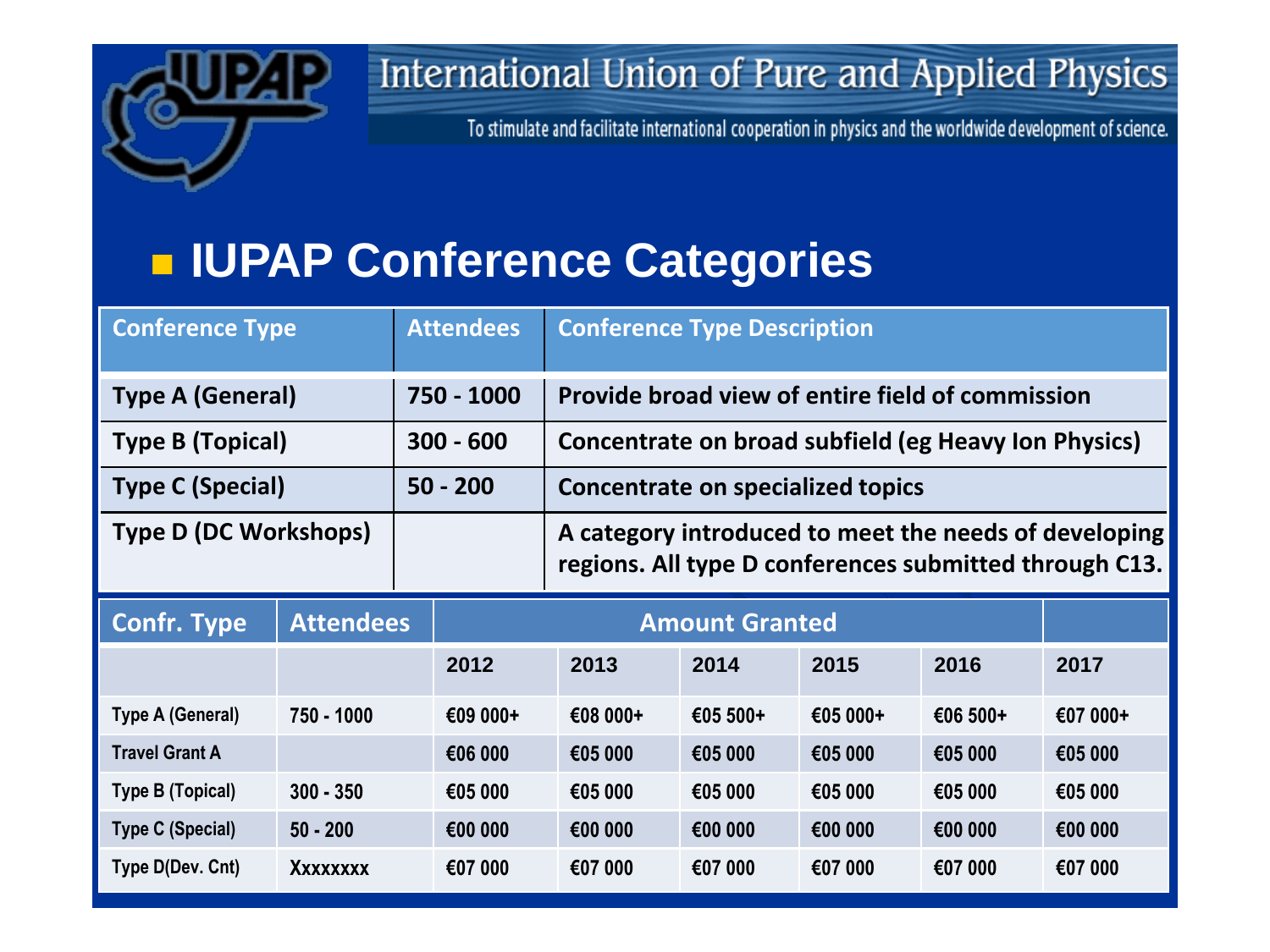

To stimulate and facilitate international cooperation in physics and the worldwide development of science.

## **ILIPAP Conference Selection Criteria**

#### **1. Scientific Value and Composition of Organizing Committee:**

Justification to continue a series and, for new conferences, a clear statement of purpose on the relationship with existing conferences. Advisory and Program Committee members should be experts.

#### **2. International Character and Accessibility:**

Only international conferences are considered for sponsorship. They must have a fairly representative international advisory committee. If a series, the conference must move amongst countries and continents. Participation should be genuinely international.

#### **3. Free Circulation of Scientists:**

The free circulation of scientists for scientific purposes is a major piece of IUPAP policy. The principle of the Universality of Science is fundamental to scientific progress. This principle embodies freedom of movement, association, expression and communication for scientists, as well as equitable access to data, information and research materials.

#### **4. Inclusion of Women:**

It is the policy of IUPAP that all IUPAP sponsored conferences must include women on the organising and program committees and as invited speakers. The application should include a list of the program committee with evidence that women are included, and the numbers of women invited speakers should be recorded in the conference report.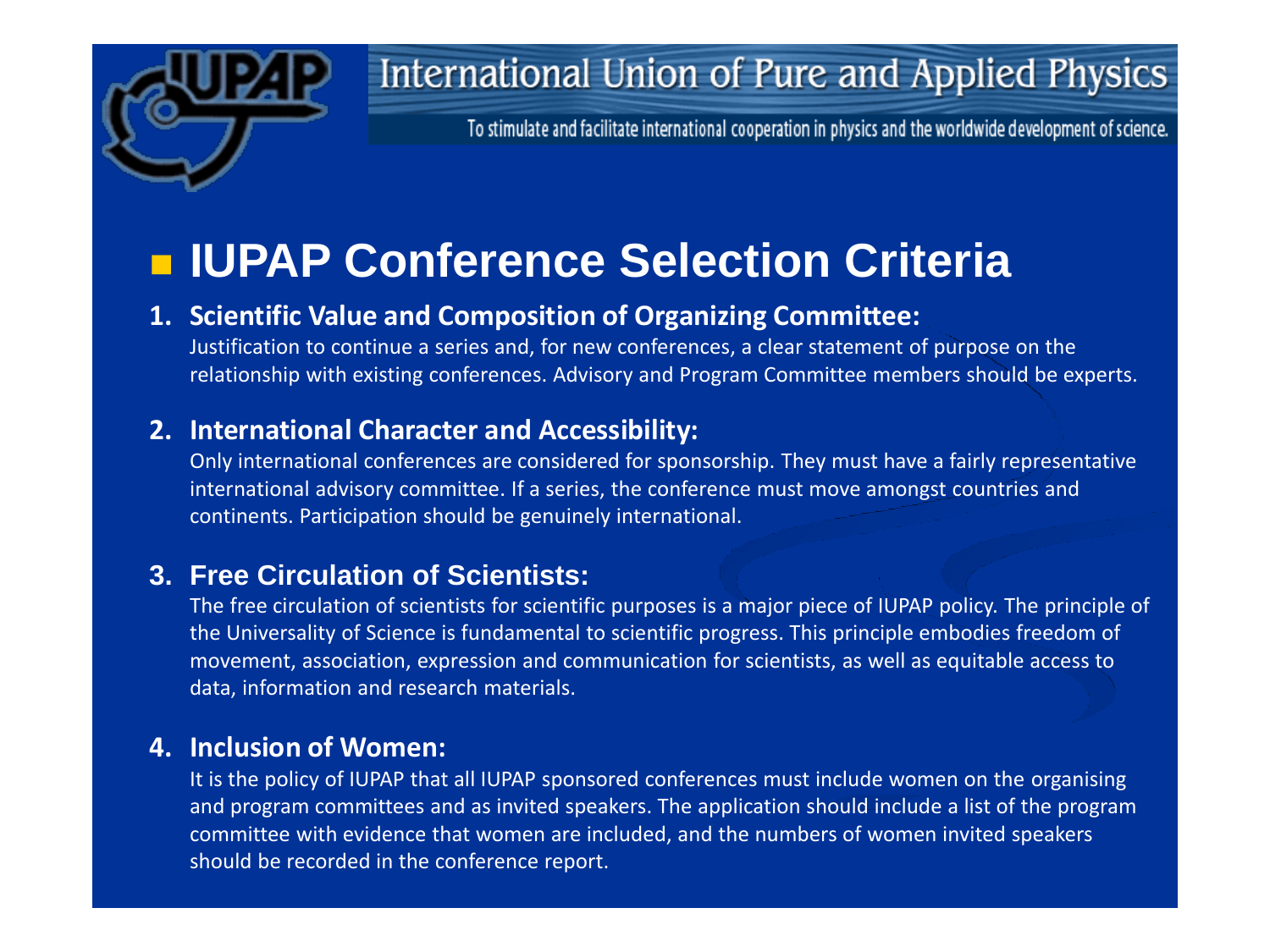

To stimulate and facilitate international cooperation in physics and the worldwide development of science.

## **IUPAP Conference Selection Criteria**

#### **5. Registration Fee:**

| IULAL CONFENENCE LEE EINITU                                                          |      |                    |      |                                                                                    |       |      |       |  |  |  |  |  |
|--------------------------------------------------------------------------------------|------|--------------------|------|------------------------------------------------------------------------------------|-------|------|-------|--|--|--|--|--|
|                                                                                      | 2015 | 2016               | 2017 | 2018                                                                               | 2019  | 2020 | 2021  |  |  |  |  |  |
|                                                                                      |      |                    |      |                                                                                    |       |      |       |  |  |  |  |  |
| Registration<br>fee limits apply<br>regardless of<br>size or length<br>of conference | 550€ | $600 \text{ } \in$ | 640€ | 680 $\epsilon$                                                                     | 700 € | 720€ | 740 € |  |  |  |  |  |
|                                                                                      |      |                    |      | 3.1% adjustment rounded to the nearest 10€.                                        |       |      |       |  |  |  |  |  |
|                                                                                      |      |                    |      | Meals, accommodation and refreshments not<br>considered in setting the fee limits. |       |      |       |  |  |  |  |  |

**ILIDAD CONFERENCE FFF LIMITS** 

#### **6. Harassment**

IUPAP insists that all participants at IUPAP conferences should be able to enjoy the conference and its benefits free of discrimination and harassment. To emphasise this policy and to indicate that remedies are available to those who are harassed or discriminated against, all IUPAP supported conferences are required to publish the following statement on their website and in all publications related to the Conference.

"*It is the policy of the International Union of Pure and Applied Physics (IUPAP) that all participants in Union activities will enjoy an environment which encourages the free expression and exchange of scientific ideas, and is free from all forms of discrimination, harassment, and retaliation. The conference organisers will name an advisor who will consult with those who have suffered from harassment and who will suggest ways of redressing their problems, and an advisor who will counsel those accused of harassment. The conference organisers may, after due consideration, take such action they deem appropriate, including warning or expulsion from the conference without refund"*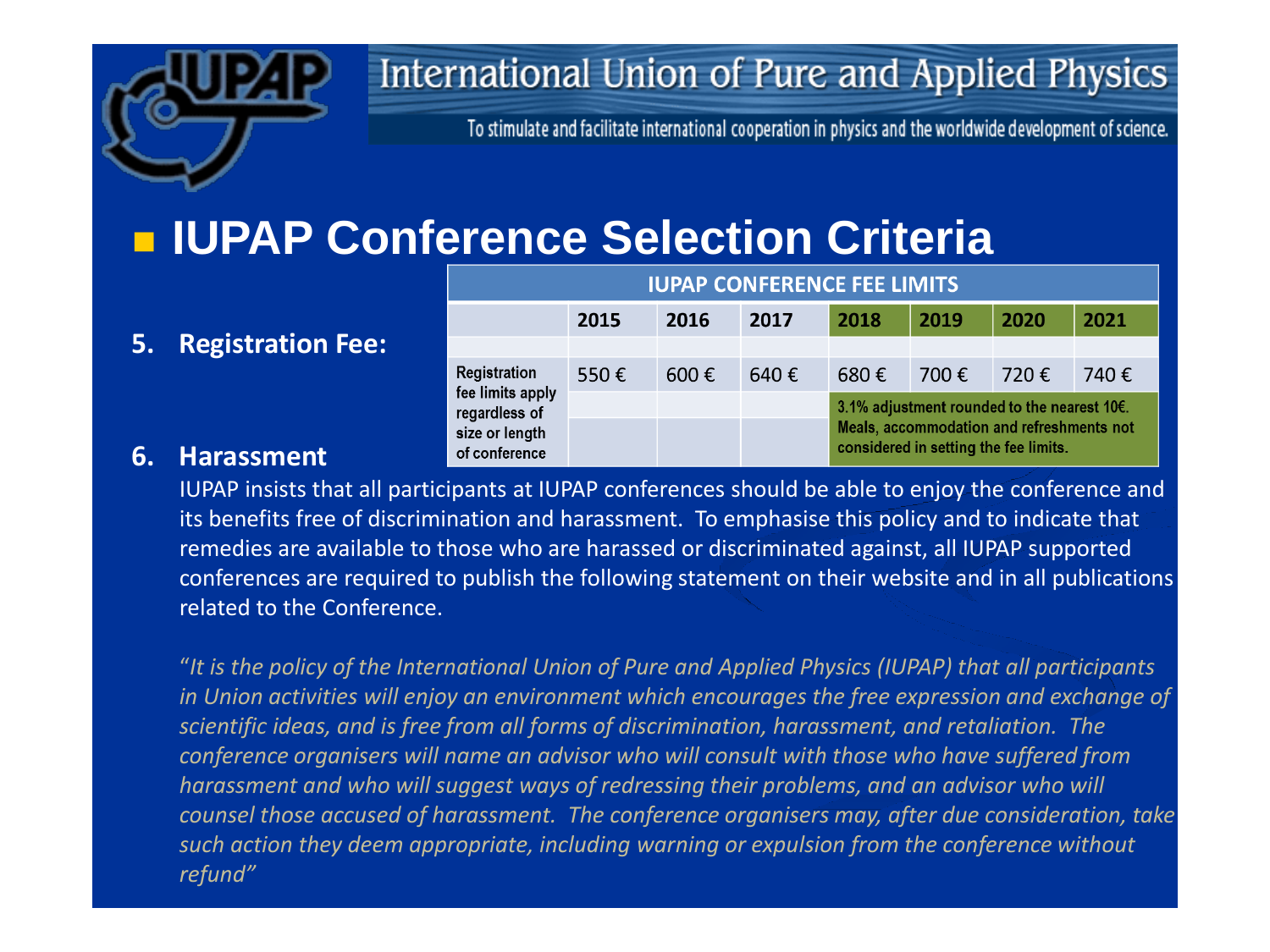

To stimulate and facilitate international cooperation in physics and the worldwide development of science.

## **IUPAP Conference Rules (Condensed)**

- **IUPAP Conferences are supported either by Financial Sponsorship, or through** Endorsement
- To ensure that a conference is considered for IUPAP sponsorship in time, a request *must be submitted before June 1 of the year preceding the date of the proposed conference*. The request must include all required information as indicated on the application form.
- Locations within IUPAP member nations to be given priority as conference host.
- IUPAP support to be given to best and most deserving conferences, previous funding not a *guarantee* for future support.
- Conference fees should be stated, requested amount should not exceed IUPAP limits
- Travel grants should be used to support physicists from developing countries
- Presence of women on LOCs and as invited speakers a condition for IUPAP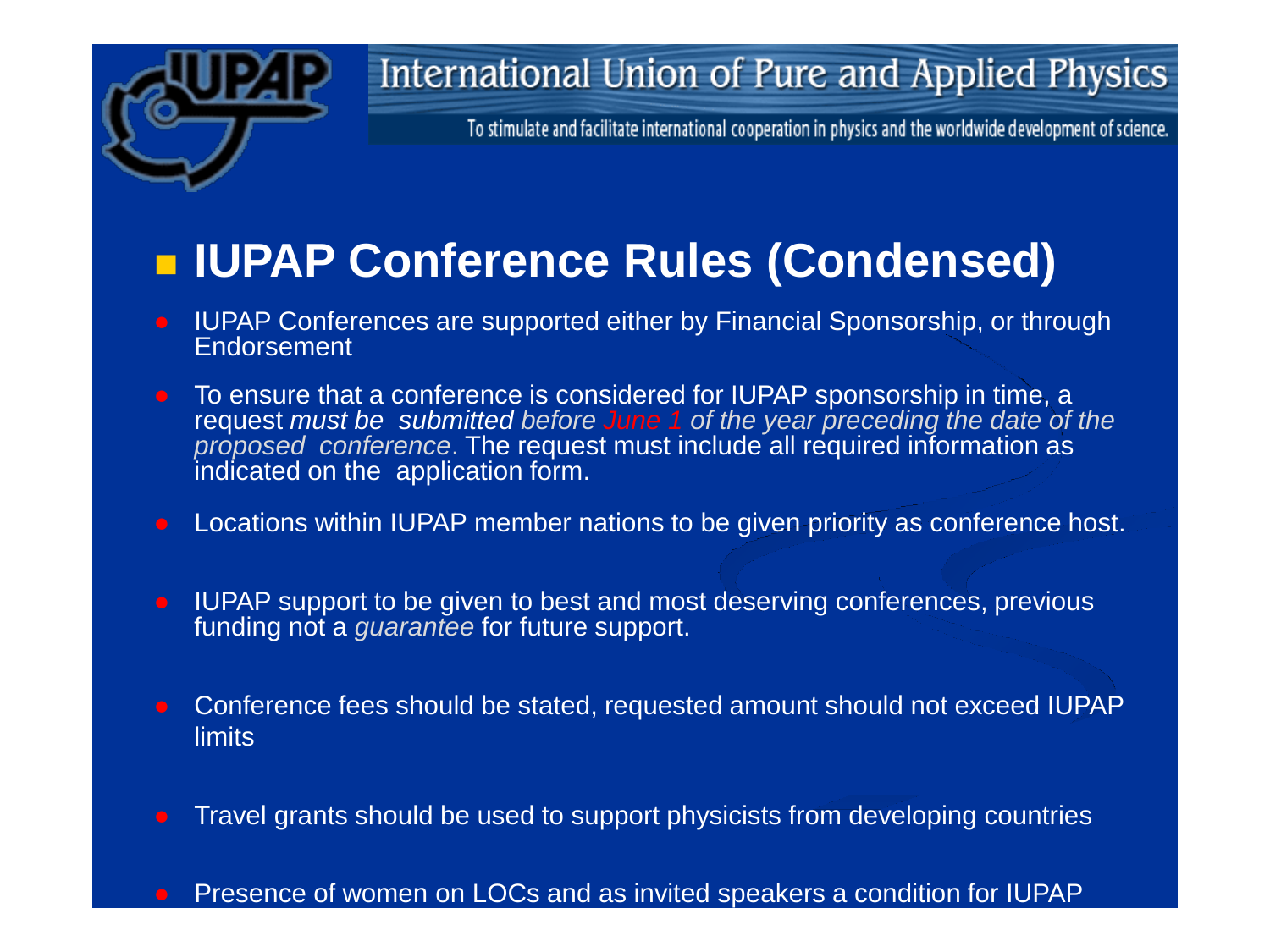

To stimulate and facilitate international cooperation in physics and the worldwide development of science.

## **IUPAP Procedure for Conference Sponsorship:**

- **1. Conference Organizers should complete online IUPAP Application form for conference sponsorship. All questions on the form must be answered in full. Completed copy of the application form sent to relevant Commission chair, vice chair and secretary, and also received by the IUPAP secretariat. Due date for online submission of applications is 1 June of the year preceding the date of the proposed conference.**
- **2. Information submitted on the application form must reflect that the organizers conform with the general IUPAP policies and guidelines for conference sponsorships, in particular the Scientific Value of the conference, the Scientific integrity of the Organizing and Advisory Committees, the International Character of the conference, and compliance with IUPAP registration fee threshold.**
- **3. Composition of Committees should reflect clearly the scientific quality of conference together with gender diversity of participants. In particular a list of programme committee members should be provided with clear evidence that women are included.**
- **4. Organizers should state financial measures in place to assist unsupported young scientists from developing countries. Application should also state that fees shall not exceed** €**680 (2018)** €**700 (2019)**
- **5. Conference organizers are expected to publish the Statement on Free Circulation of Scientists together with the one on Harassment in any circular or announcement and in the conference proceedings.**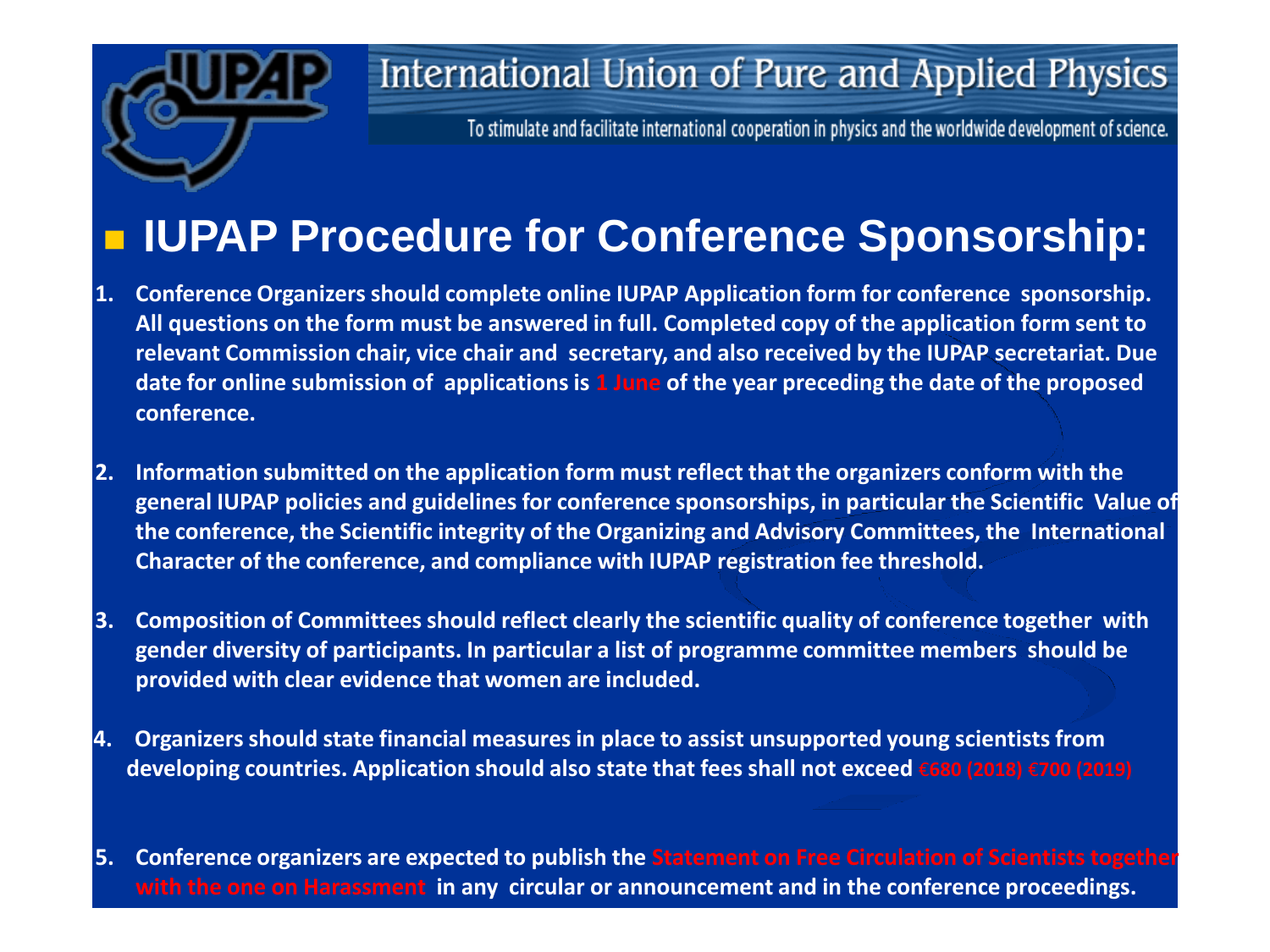

To stimulate and facilitate international cooperation in physics and the worldwide development of science.

## **IUPAP Procedure for Conference Sponsorship:**

- **6. Travel grants awarded to Type A conferences should be used to assist scientists travelling from Developing Countries. Traveling grants distributed by conference organizers themselves and NOT awarded to individuals directly by IUPAP.**
- **7. Organizers encouraged to avoid conflicting dates with those of related conferences. Contact details of conference secretary and chief conference organizer are required for correspondence purposes.**
- **8. IUPAP Council considers it helpful to have details of the organization and budget for the proposed conference. A financial form (to be completed by organizers) will accompany the award letter**
- **9. Supplied information should include a statement of plans for dissemination of results or proceedings.**
- **10. After the conference, organizers MUST complete the Conference Report Form online, which, like the original application form, should be sent to the IUPAP Commission chair and Secretariat. The report must contain all the basic information required, with exact numbers of participants, invited speakers, number of women participants, etc. Such report is used as an assessment tool to check if the conference complied with IUPAP rules.**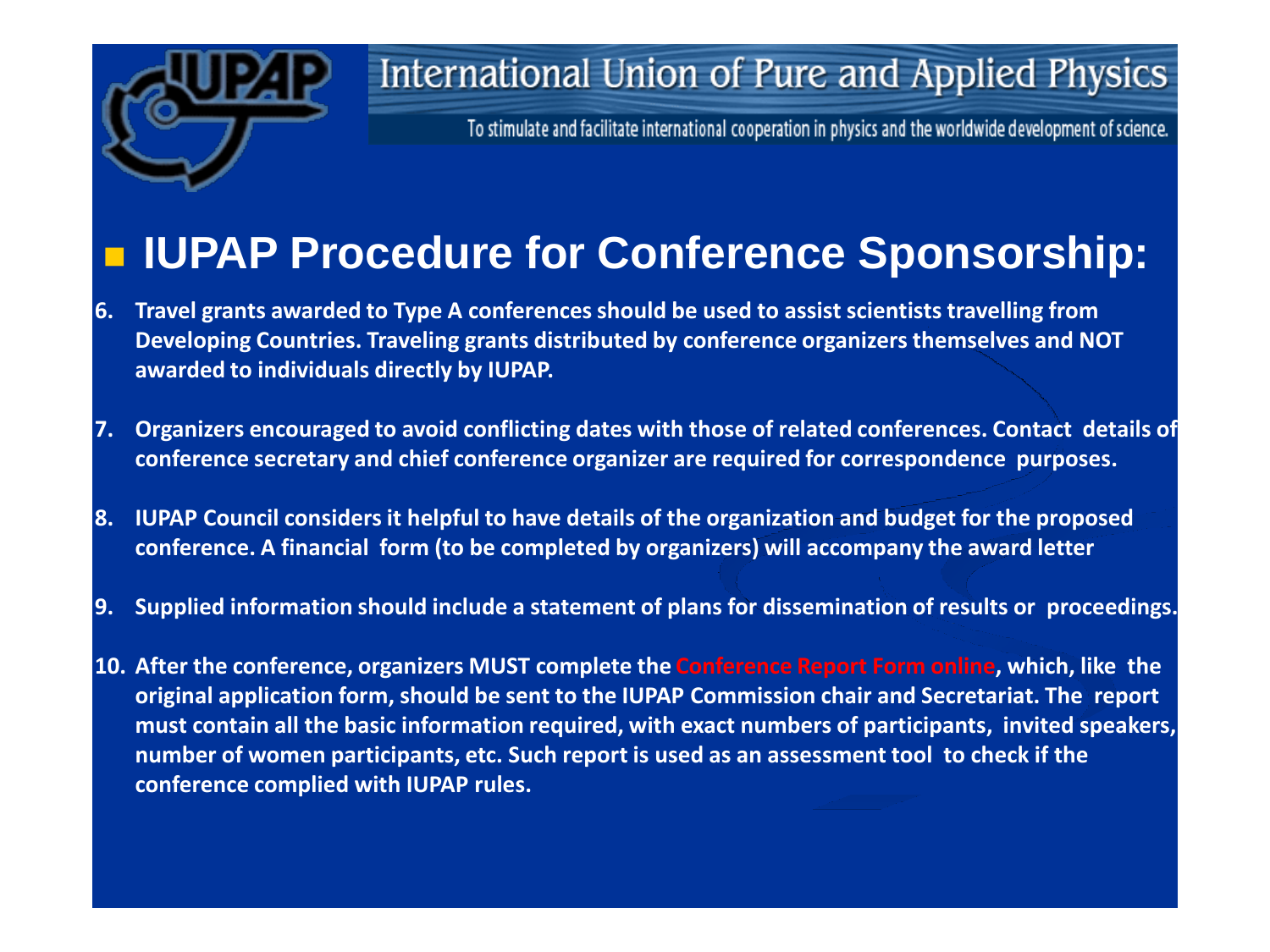

To stimulate and facilitate international cooperation in physics and the worldwide development of science.

## **IUPAP Procedure for Conference Endorsement:**

- **1. Application for IUPAP Conference Endorsement can be submitted anytime for conferences to be held anytime in the future.**
- **2. IUPAP Endorsement is in particular granted to conferences organized by commissions in advance of their becoming sponsored conferences, and to conferences seeking IUPAP validation of their bona fides as physics conferences.**
- **3. Conference Organizers seeking IUPAP Endorsement of their conferences or meetings should arrange for appropriate commission chair to submit the Conference Endorsement form.**
- **4. When approved, IUPAP Endorsement will allow the use of the IUPAP logo on all promotional material related to the conference or meeting.**
- **5. At the appropriate time (subject to the time-boundary conditions for sponsored conference applications), organizers of Endorsed conferences may apply for (normal) IUPAP sponsorship for their conference.**
- **6. After the conference, the organizers of the Endorsed Conference are required to submit online a conference report form.**
- **7. In completing the report form, organizers should capture the information to be able to report comprehensively on their meetings, and especially note that the form seeks detailed information on the number of women in the program committee, organizing committee, number of women who attended,**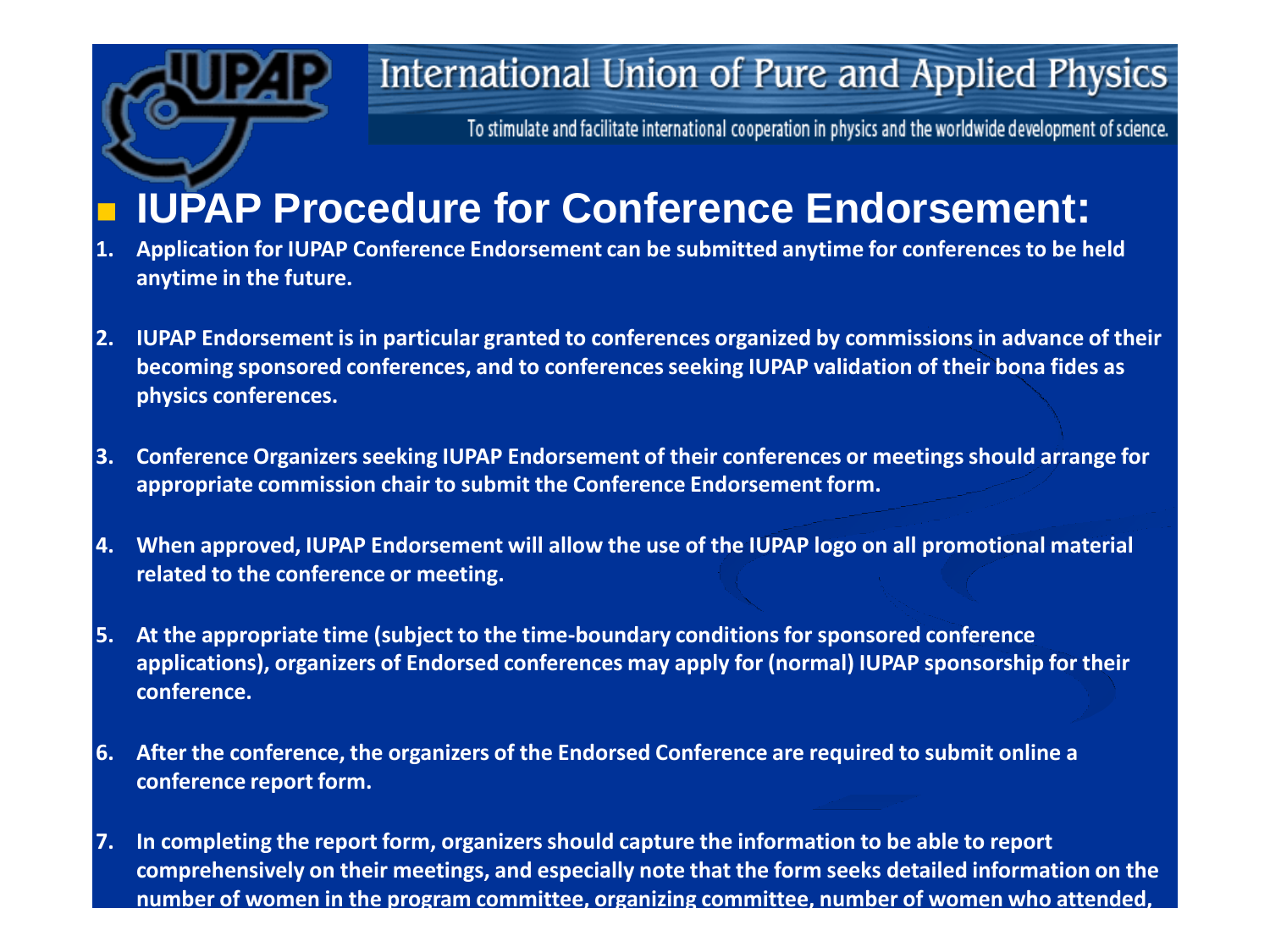

To stimulate and facilitate international cooperation in physics and the worldwide development of science.

## **IUPAP Commissions Expected to Prioritize**

- **1. Forward to the IUPAP secretariat their prioritized lists of Applications for Conference Sponsorships by no later than 31 August**
- **2. Help the secretariat to follow-up on conference organizers who fail to submit reports after the conference is held. Conference reports extremely important for Council to track not only the participation of women, but also to assess if the conferences are being conducted in accordance with the IUPAP conference guidelines**